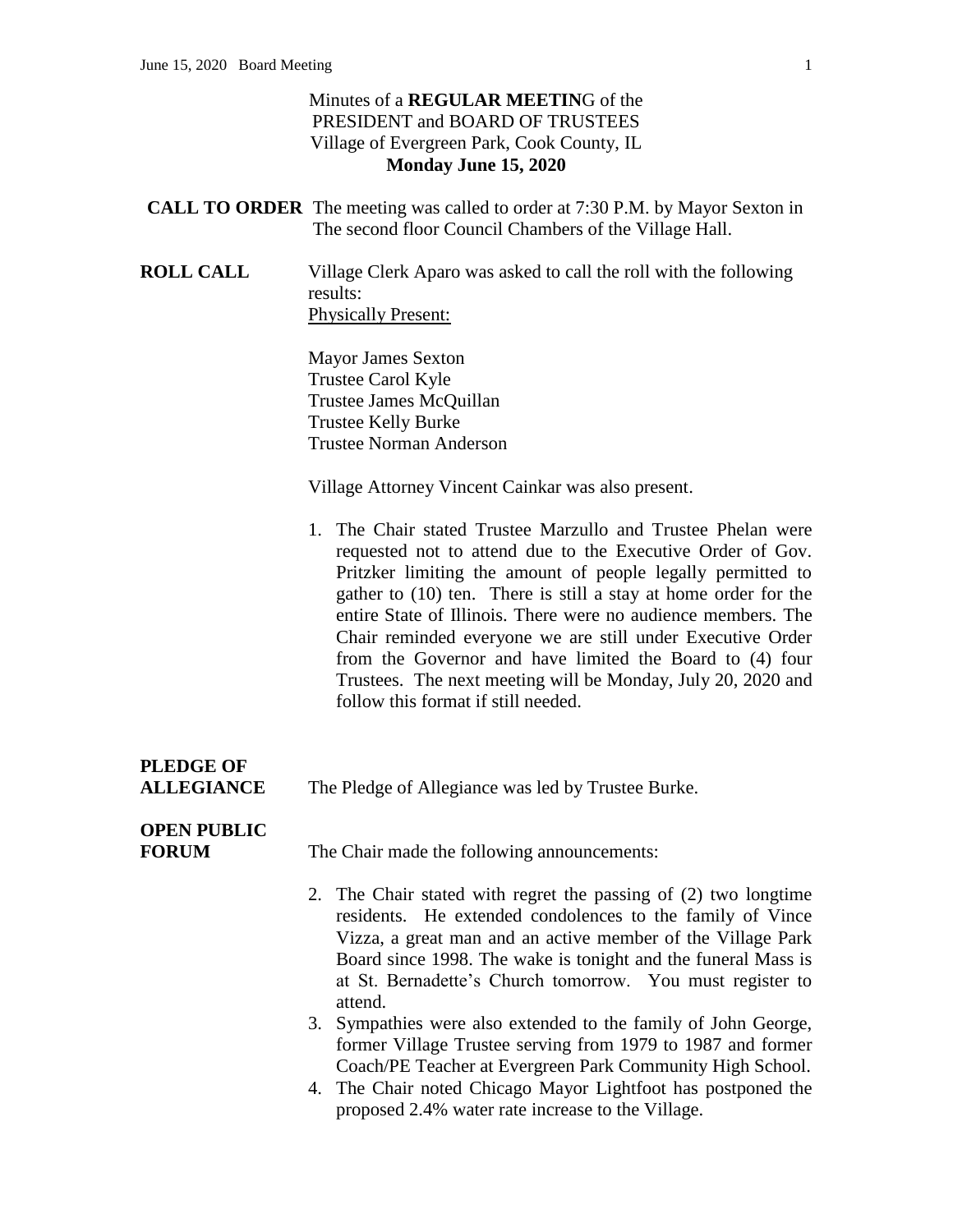|                                                                      | 5. The Chair read a portion of a letter from business owner Ann<br>Britt of Sports Travel, 3100 W. 95 <sup>th</sup> Street. She wrote how<br>kind and respectful the Evergreen Park Police were to a man<br>suffering some mental issues outside of her building. They<br>helped him get a ride to his destination.<br>6. The Chair noted with sadness the passing of former employee<br>and legendary professional boxer, Norman Carr. Norman lived<br>a long life of 91 years full of humor and adventures and he will<br>be missed.<br>7. Trustee Carol Kyle related she has had many residents contact<br>her regarding a (3) three way stop sign at $96th$ Place and<br>California. The Chair asked the residents to submit a petition<br>to the Board.<br>8. Trustee Kyle asked about the clean-up of the railroad property<br>near Southwest School. The area has weed overgrowth and<br>debris. The Chair will forward this to PW Director Lorenz to<br>use his contact at the railroad. |
|----------------------------------------------------------------------|--------------------------------------------------------------------------------------------------------------------------------------------------------------------------------------------------------------------------------------------------------------------------------------------------------------------------------------------------------------------------------------------------------------------------------------------------------------------------------------------------------------------------------------------------------------------------------------------------------------------------------------------------------------------------------------------------------------------------------------------------------------------------------------------------------------------------------------------------------------------------------------------------------------------------------------------------------------------------------------------------|
| <b>OPEN PUBLIC</b><br><b>AUDIENCE</b>                                | There were no audience members and the meeting was audio taped<br>and digitally recorded for audio playback on the Village website.<br>Everyone sat at least 6 feet away from each other and followed<br>social distancing protocols. This meeting will be recorded digitally<br>and placed on the website tomorrow morning.                                                                                                                                                                                                                                                                                                                                                                                                                                                                                                                                                                                                                                                                     |
| <b>REGULAR</b>                                                       | Comments were welcomed on the published agenda (sent to the<br>papers and posted and published on the Village website as of<br>Friday June 12, 2020) with any thoughts/questions or comments to<br>be sent to the Clerk at caparo@evpkadm.org by 6:00 p.m. tonight<br>to be read at the public meeting. Clerk Aparo did not receive any<br>questions to be read in the open public portion of this meeting.                                                                                                                                                                                                                                                                                                                                                                                                                                                                                                                                                                                      |
| <b>AGENDA</b><br><b>MINUTES</b>                                      | Motion by Trustee McQuillan second by Trustee Anderson to<br>waive the reading of the minutes of the May 18, 2020 Regular<br>Meeting of the President and Board of Trustees as presented was<br>passed by unanimous voice vote and so ordered by the Chair.                                                                                                                                                                                                                                                                                                                                                                                                                                                                                                                                                                                                                                                                                                                                      |
| <b>RESOLUTION</b><br>NO. 14-2020 &<br>NO. 15. 2020 &<br>NO. 16.-2020 | Motion by Trustee Kyle second by Trustee Burke, to approve<br>Resolution NO. 14-2020 & Resolution NO. 15-2020<br>and<br>Resolution NO. 16-2020. Res. No. 14-2020 with \$ 228,606.36<br>in the General Corporate Fund, \$ 168,073.12 in the Water<br>Management Fund, The 95 <sup>th</sup> Street TIF Fund, \$171.00 for a total<br>\$396,850.50. Resolution NO. 15-2020 \$490,326.99 in the<br>of<br>General Corp. Fund, \$ 140,354.36 in the Water Management Fund,                                                                                                                                                                                                                                                                                                                                                                                                                                                                                                                             |

and \$ 57,250.00 in the Street Bond Fund, for a total of \$687,931.35. **Resolution NO. 16-2020** with \$140,413.66 in the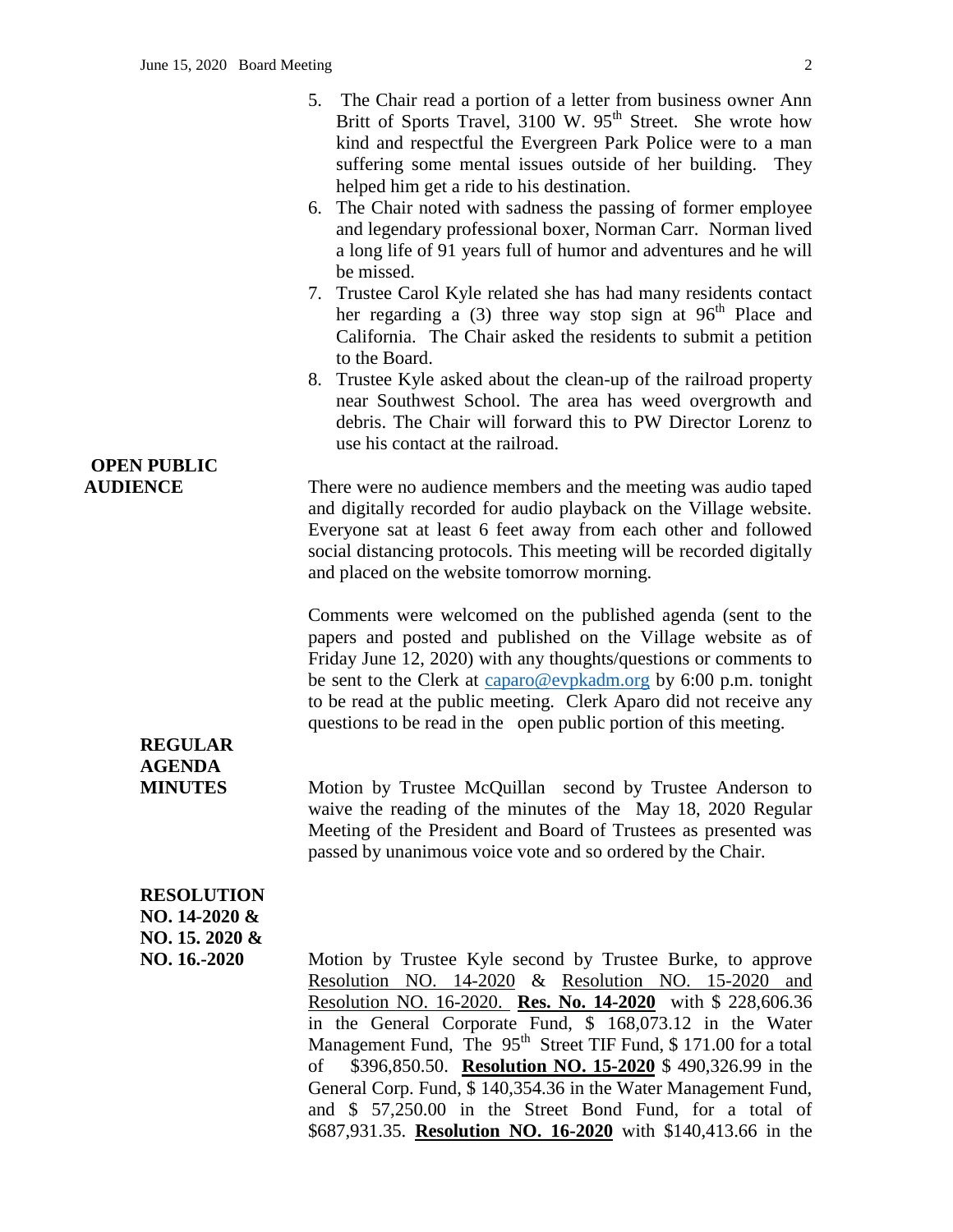General Corporate Fund, \$390,144.91 and \$ 15,088.60 in the 95<sup>th</sup> St. TIF Fund, and \$32,500.00 in the Street Bond Fund for a total of \$576,147.17. Upon roll call, voting YES: Trustees, Kyle, McQuillan, Burke and Anderson; voting NO: NONE. The motion was passed and so ordered by the Chair.

## **WATER COLLECTOR**

**REPORT** Motion by Trustee McQuillan second by Trustee Kyle to approve the Water Collector's report for **May 2020** in the amount of \$632,630.34 in the Sewer and Water Fund. The motion was passed by unanimous voice vote and so ordered by the Chair.

## **VILLAGE COLLECTOR**

**REPORT** Motion by Trustee Anderson second by Trustee Burke to approve the Village Collector's Report for **May 2020** in the amount of \$1,694,515.09. The motion was passed by unanimous voice vote and so ordered by the Chair.

## **VILLAGE TREASURER**

**REPORT** Motion by Trustee McQuillan second by Trustee Kyle to approve the Village Treasurer's report for **May 2020** in the amount of \$7,069,187.40 in the General Fund and \$ 4,571,021.48 in the Sewer and Water Fund. The motion was passed by unanimous voice vote and so ordered by the Chair.

# **BUSINESS**

**CERTIFICATES** Motion by Trustee Anderson second by Trustee Kyle to approve the business license application for **ALLAUR** to conduct a hair and make-up salon located at 9506 S. California (the former Hair Post owned by Moe Post). Upon roll call, voting YES: Trustees McQuillan, Burke, Anderson, and Kyle; voting NO: NONE. The motion was passed and so ordered by the Chair.

> Motion by Trustee Kyle second by Trustee Anderson to approve the business license application for **DELGADILLO & CO.** to conduct an accounting firm located at  $3504 \text{ W}$ .  $95^{\text{th}}$  Street. Upon roll call, voting YES: Trustees Burke, Anderson, Kyle and McQuillan; voting NO: NONE. The motion was passed and so ordered by the Chair.

### **ORDINANCE**

**NO. 6-2020** Motion by Trustee McQuillan second by Trustee Kyle to approve **ORDINANCE NO. 6-2020," AN ORDINANCE OF THE VILLAGE OF EVERGREEN PARK AMENDING ARTICLE XIV, SIMPLIFIED TELECOMMUNICATIONS TAX, OF CHAPTER 11, LICENSES, TAXATION, BUSINESS REGULATIONS, OF THE EVERGREEN PARK MUNICIPAL CODE."** The Chair noted most surrounding municipalities are already charging this 6% rate. Trustee McQuillan questioned the equipment at  $90<sup>th</sup>$  & California. The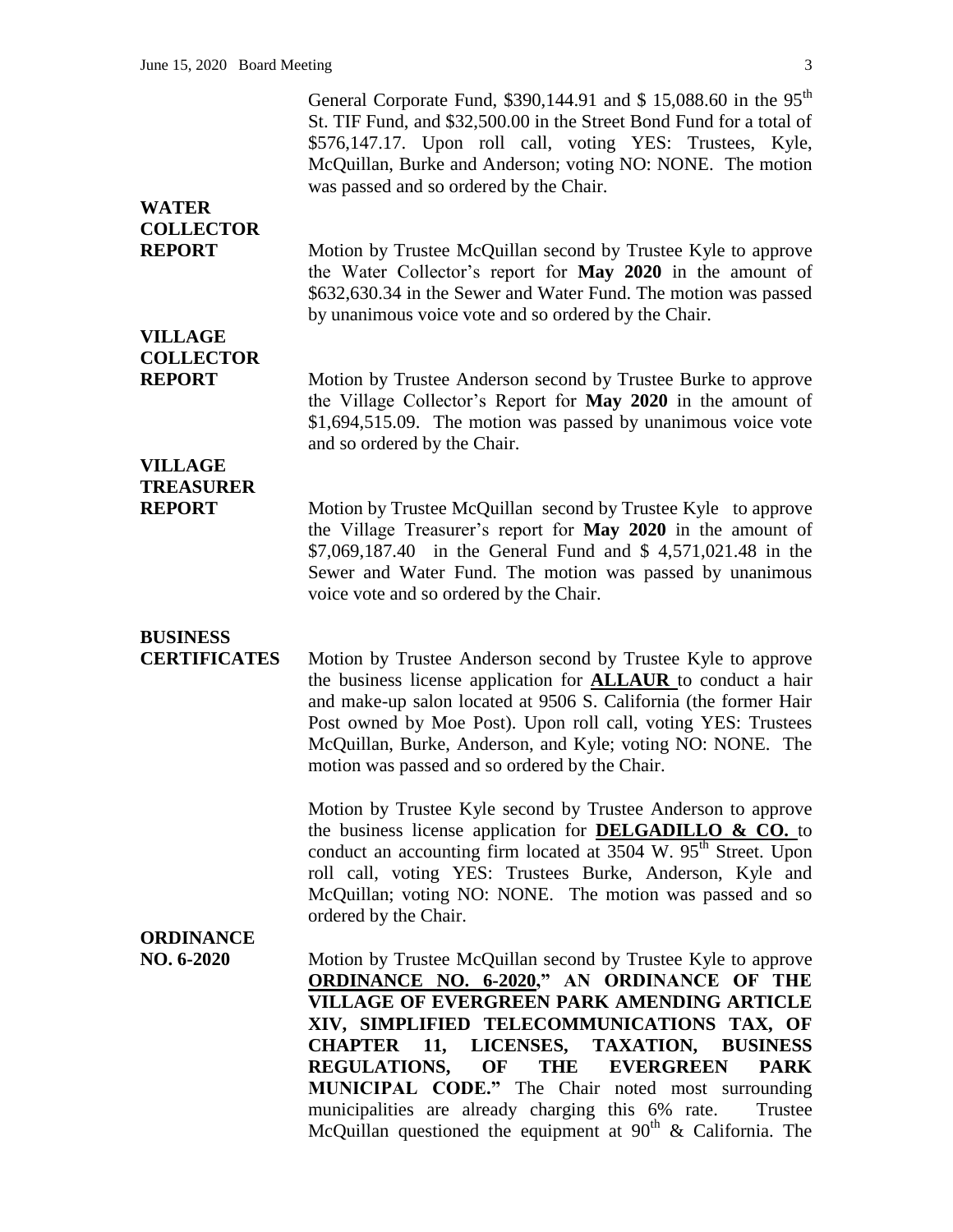Chair noted they are not adding additional users and only doing an upgrade of the existing equipment. Upon roll call, voting YES: Trustees Anderson, Kyle, McQuillan and Burke; voting NO: NONE. The motion was passed and so ordered by the Chair.

### **POLICE DEPT.**

**VACANCIES** Motion by Trustee Kyle second by Trustee Anderson to declare (2) two vacancies in the Evergreen Park Police Department due to resignations. Upon roll call, voting YES: Trustees Kyle, McQuillan, Burke and Anderson; voting NO: NONE. The motion was passed and so ordered by the Chair.

## **POLICE DEPT.**

**HIRING** Motion by Trustee Anderson second by Trustee Burke to approve Police Chief Saunders request to hire (2) individuals from the Probationary Patrol Officer Eligibility List. Trustee Anderson noted a new test was given but due to the Co-Vid virus in person interviews have been delayed. The Chair thanked Trustee Anderson for his help. Upon roll call, voting YES: Trustees McQuillan, Burke, Anderson and Kyle; voting NO: NONE. The motion was passed and so ordered by the Chair.

### **POLICE DEPT.**

**OPENINGS** Motion by Trustee McQuillan second by Trustee Anderson to approve the request from Police Chief Saunders to authorize the opening of one (1) Sergeant position and (1) one Lieutenant position due to the retirement of Deputy Chief Robert Wall. Upon roll call, voting YES: Trustees Burke, Anderson, Kyle and McQuillan; voting NO: NONE. The motion was passed and so ordered by the Chair.

# **POLICE DEPT.**

**PROMOTIONS** Motion by Trustee Anderson second by Trustee Kyle to approve the request from Police Chief Saunders to promote Acting Chief David Linn to the position of Deputy Chief of Police and Sergeant Brian Beyer to the position of Lieutenant and Patrol Officer Alexander Guevara to position of Patrol Sergeant. Upon roll call, voting YES: Trustees Anderson, Kyle, McQuillan and Burke; voting NO: NONE. The motion was passed and so ordered by the Chair.

> The Chair stated when the regular Board meetings resume we will invite all the promoted Police Personnel and their families to attend.

**BUDGET**

**DISCUSSION** The Chair opened a discussion of the budget. The Village Treasurer was waiting for numbers from sales tax as they are reported three months after they are collected. A short report was submitted reflecting an estimated \$500,000 deficit in revenues. There have been no new hires and raises were only given to contract employees.